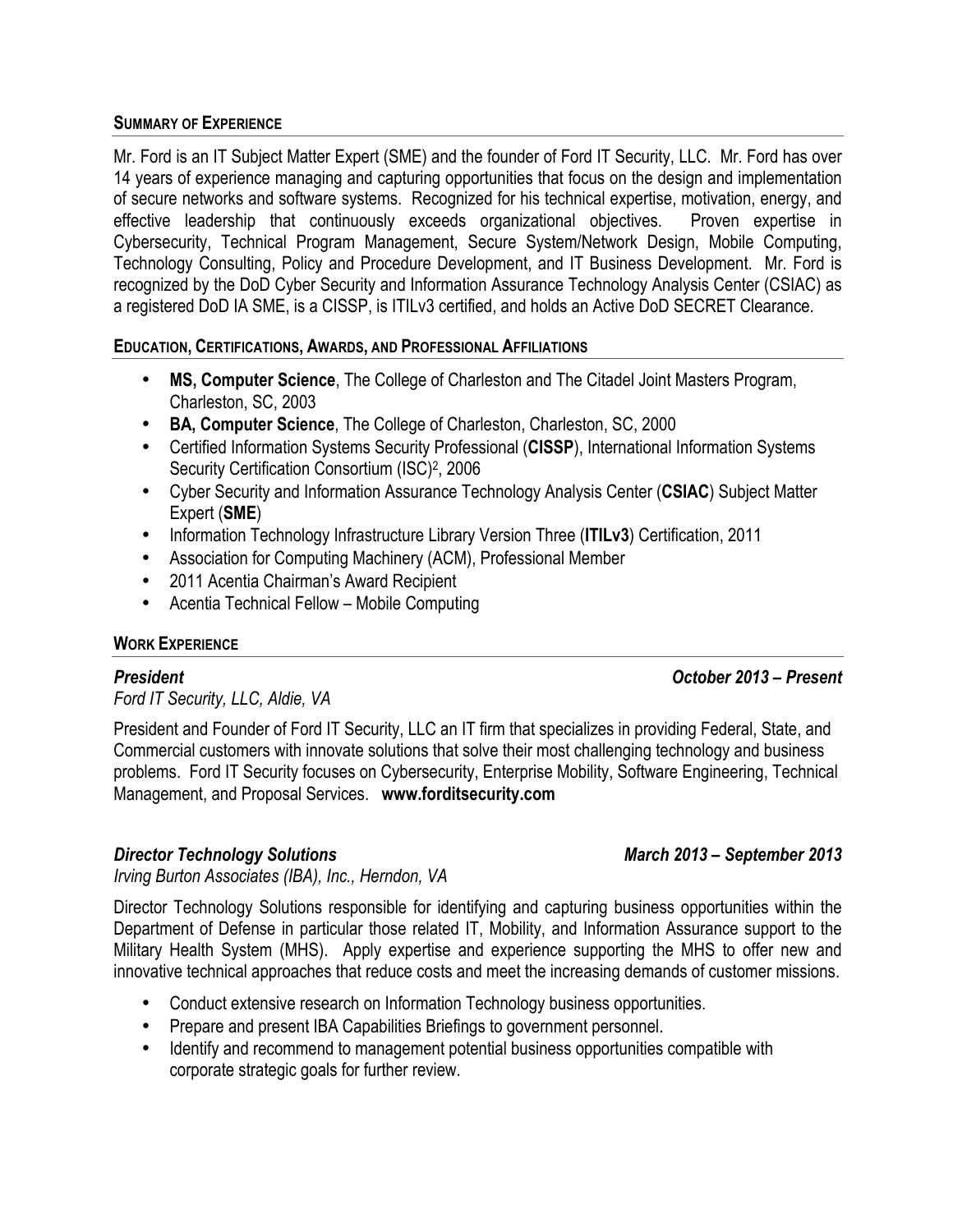• Research and identify appropriate Contracting Vehicles and Task Orders, present optimum teaming arrangements, and facilitate preparation of data calls and proposals.

## *Business Manager and Technical Fellow March 2010 – March 2013*

*Acentia,Falls Church, VA (acquired Netstar-1)*

Program Manager and Technical Fellow responsible for two multi-year service contracts providing Information Assurance, System and Network Design, and Ports, Protocols, and Services Management (PPSM) support to the Military Health System Enterprise Infrastructure (EI) division of the Tricare Management Activity (TMA) CIO.

- Acentia Technical Fellow with a focus on Mobile technology responsible for developing the technical capabilities for Acentia mobile technology offering.
- Designed a mobile framework for implementing Mobile Device Management and application delivery for the MHS that complies with all DoD IA Policies.
- Manage the day-to-day operations of the TMSS and PPSM FFP contract and ensure the timeliness and quality of all contract deliverables and contract tasks.
- Oversee all PPSM and TMSS staff supporting MCiS. (**35 FTE**, **\$31M**)
- Manage the financial performance of the contract and work with the Government Task Manager and Contract Office Representative to monitor Cost, Schedule, and Performance of the contracts.
- Provide IA Subject Matter Expertise to ensure support tasks are engineered in a manner consistent with the customers strategic direction.
- Responsible for contract growth (**17%**), identifying new business pportunities, and developing technical and business strategies for obtaining new work.

# *Advanced Technology, Program Manager September 2008 –March 2010*

*Netstar-1, Falls Church, VA (acquired by Acentia)*

Provide Information Assurance (IA) Ports, Protocols, and Services Management(PPSM) support to the Tri-Service Infrastructure Management Program Office (TIMPO) Director of Information Assurance. Oversaw the PPSM contract responsible for ensuring that all TIMPO and MHS AISs can effectively integrate IA requirements into the design, development, testing, and worldwide deployment of infrastructure components.

- Successfully captured and wrote winning technical response for the PPSM contract.
- Manage the day-to-day operations of the PPSM FFP contract and ensure the timeliness and quality of all contract deliverables.
- Oversee Information assurance staff executing the PPSM tasks for MCiS. (6 FTE)
- Develop technical security assessments for Ports, Protocols, and Services (PPS) required to operate the infrastructure.
- Established a secure PPSM web database that allows TIMPO to document the actual MHS PPS usage at traversing TIMPO network perimeter defenses.
- Provide SME on all PPSM tasks and ensure compliance with DoD directives

**Key Projects** PKI/PKE DIACAP PPSM **HBSS** SCVI/SCRI INFOCONs Secure **Gateways CNDSP** 

**Key Projects Enterprise** Mobility MHSi DoD/VA **Gateway** DMLSS Deployment AHLTA LCS DoD Whitelist **Network Protection** Suite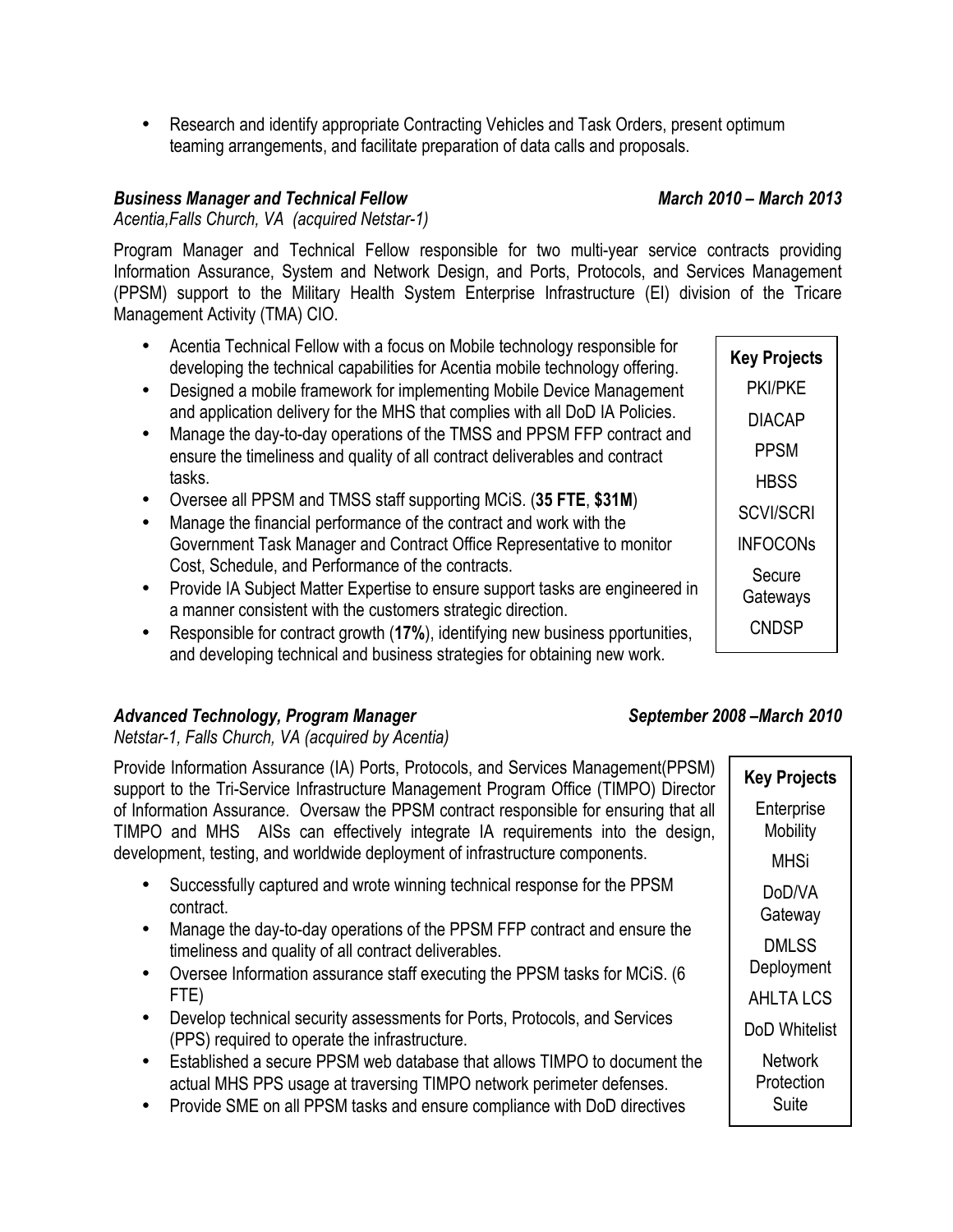# *Advanced Technology, Information Assurance Manager January 2006 – September 2008*

*Netstar-1, Falls Church, VA (acquired by Acentia)*

**Key Projects** Provide Information Assurance (IA) engineering support to the Tri-Service Infrastructure Management Program Office (TIMPO) Director of Information Assurance. Provide IA Subject Matter Expertise (SME) to ensure TIMPO can effectively integrate IA requirements into the design, development, testing, and deployment of MHS infrastructure components.

- Provide security consulting support regarding all DoD 8500 Information Assurance security controls and processes.
- Advise TIMPO on system and infrastructure implementation concerns related to DoD Public Key Enablement (PKE).
- Developed TIMPO PPS management framework, for the TIMPO Director of IA, which defined TIMPO's role in PPS Management for the Military Health System (MHS).
- Configured and maintained Eeye Retina/REM3 and McAfee EPO Host Based Security System (HBSS) security servers
- Wrote DIACAP Artifacts to support a successful Authority to Operate for the Multipurpose Network Assessment Lab (MNAL).
- Provide technical analysis for all DoD, Joint Task Force- Global Network Operations (JTF-GNO), and Joint Medical Information Systems PEO (JMISO) taskers, Warning Orders, INFOCONS, and Fragmentary Orders.

## *Technology, Automation & Management, Falls Church, VA*

Provided system security engineering support to the Clinical Information Technology Program Office's (CITPO) Information Assurance (IA) directorate. Consulted government officials on issues regarding systems security in support of the AHLTA (formerly CHCS II, ACAT IAM), Composite Health Care System (CHCS ACAT 1AM), DoD and Veterans Affairs electronic health record sharing initiatives and Tricare Online (TOL). Provide system engineering support to assist the alignment of Health Affairs (HA) systems with the DoD Architecture Framework, Global Information Grid (GIG), and Net-centric Data Strategies. Ensured all CITPO systems operated within DoD IA policies.

### *Software Engineer III, Information System Security Officer (ISSO) June 2000 – October 2003 Eagan McAllister Associates (EMA), Charleston, SC*

Lead developer in support of the Space and Naval Warfare System Center (SPAWAR), Charleston's Military Health System (MHS) maintenance support program. Developed and oversaw developers with the implementation of a secure web-enabled configuration management tool utilizing Microsoft web and database technologies. Performed evaluation of existing systems and made technical recommendations for implementing distributed technology solutions utilizing the .NET framework. Managed all phases of the development lifecycle.

## *Senior Systems Engineer (IA) November 2003 – January 2006*

JTF-CAPMED MCiS CCRI

PPSM

FDCCI Data **Center Consolidation** IPv6

MHSi

**Application** Virtualization